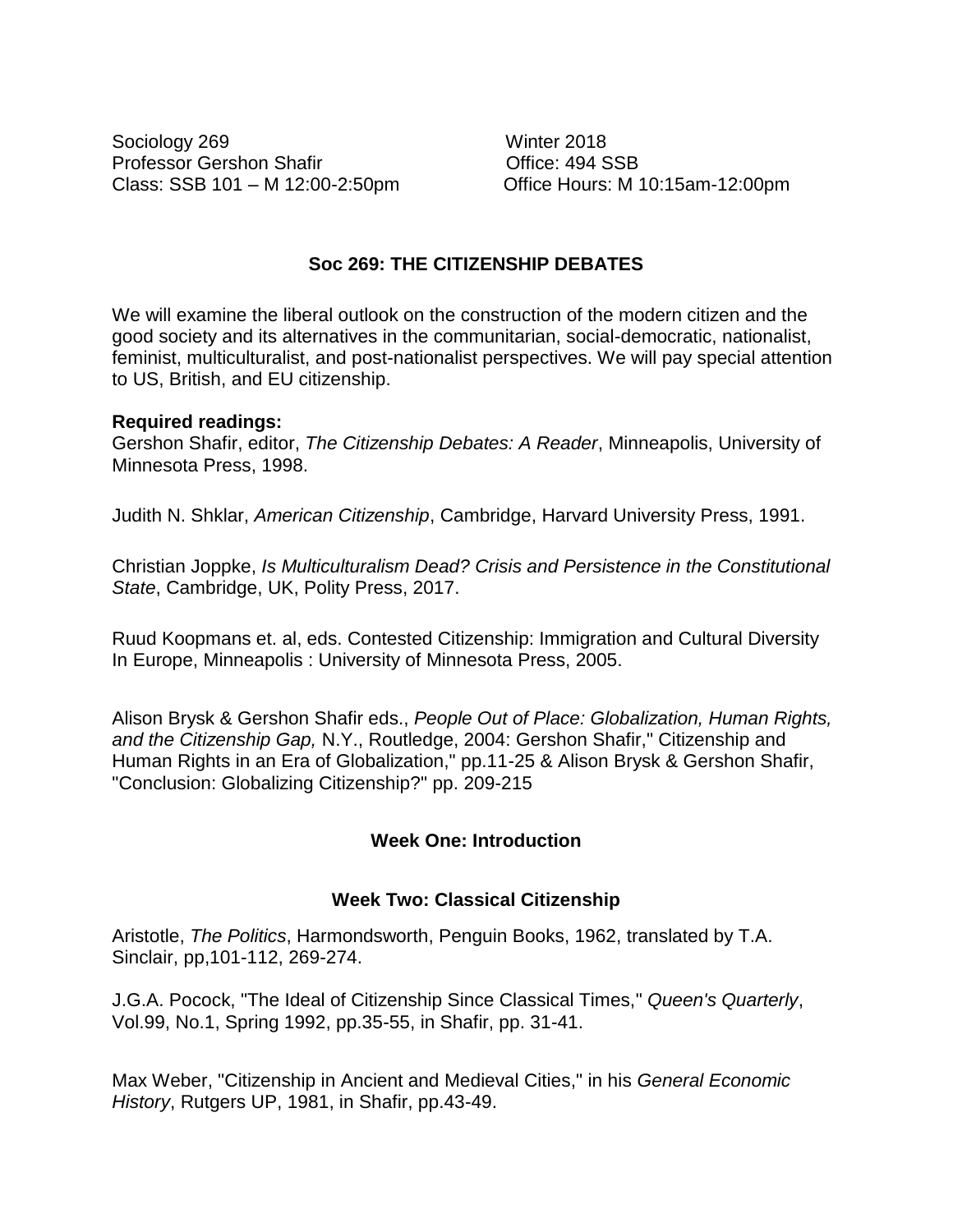### Recommended:

Ryan K. Balot, "Revisiting the Classical Ideal of Citizenship," in Ayelet Shachar et.al eds., *The Oxford Handbook of Citizensh*i*p*, Oxford, Oxford University Press, 2017, pp.15-35.

Heater, Derek, *A Brief History of Citizenship*, N.Y., NYU Press, 2004.

Collins, Susan D., *Aristotle and the Rediscovery of Citizenship*, Cambridge; Cambridge University Press, 2006.

Gorman, Daniel, *Imperial Citizenship: Empire and the Question of Belonging*, Manchester, Manchester University Press, 2006.

Manville, Philip Brook, *Origins of Citizenship in Ancient Athens*, Princeton, Princeton UP, 2014.

# **Week Three: Neo-Liberal Citizenship vs Community**

John Rawls, "Justice as Fairness: Political not Metaphysical," *Philosophy and Public Affairs* Vol.14, 1985, in Shafir, pp. 53-72.

Adrian Oldfield, *Citizenship and Community: Civic Republicanism and the Modern World*, London, Routledge, 1990, in Shafir, pp.75-89.

#### Recommended:

Iseult Honohan, "Liberal and Republican Conceptions of Citizenship," in Ayelet Shachar et.al eds., *The Oxford Handbook of Citizensh*i*p*, Oxford, Oxford University Press, 2017, pp.83-105.

Robert Putnam, *Making Democracy Work: Civic Traditions in Modern Italy*, Princeton, Princeton University Press, 1993, especially pages 83-115.

# **Week Four: Social Citizenship**

T.H. Marshall, "Citizenship and Social Class," in his *Class, Citizenship, and Social Development*, 1949, in Shafir, pp. 93-111.

Nancy Fraser & Linda Gordon, "Contract Versus Charity: Why Is There No Social Citizenship in the United States?," *Socialist Review*, 92/2 Vol.22, No.3, pp.45-67, in Shafir, pp. 113-127.

Michael Mann, "Ruling Class Strategies and Citizenship," *Sociology*, Vol.21, No.3, August 1987, pp.339-354.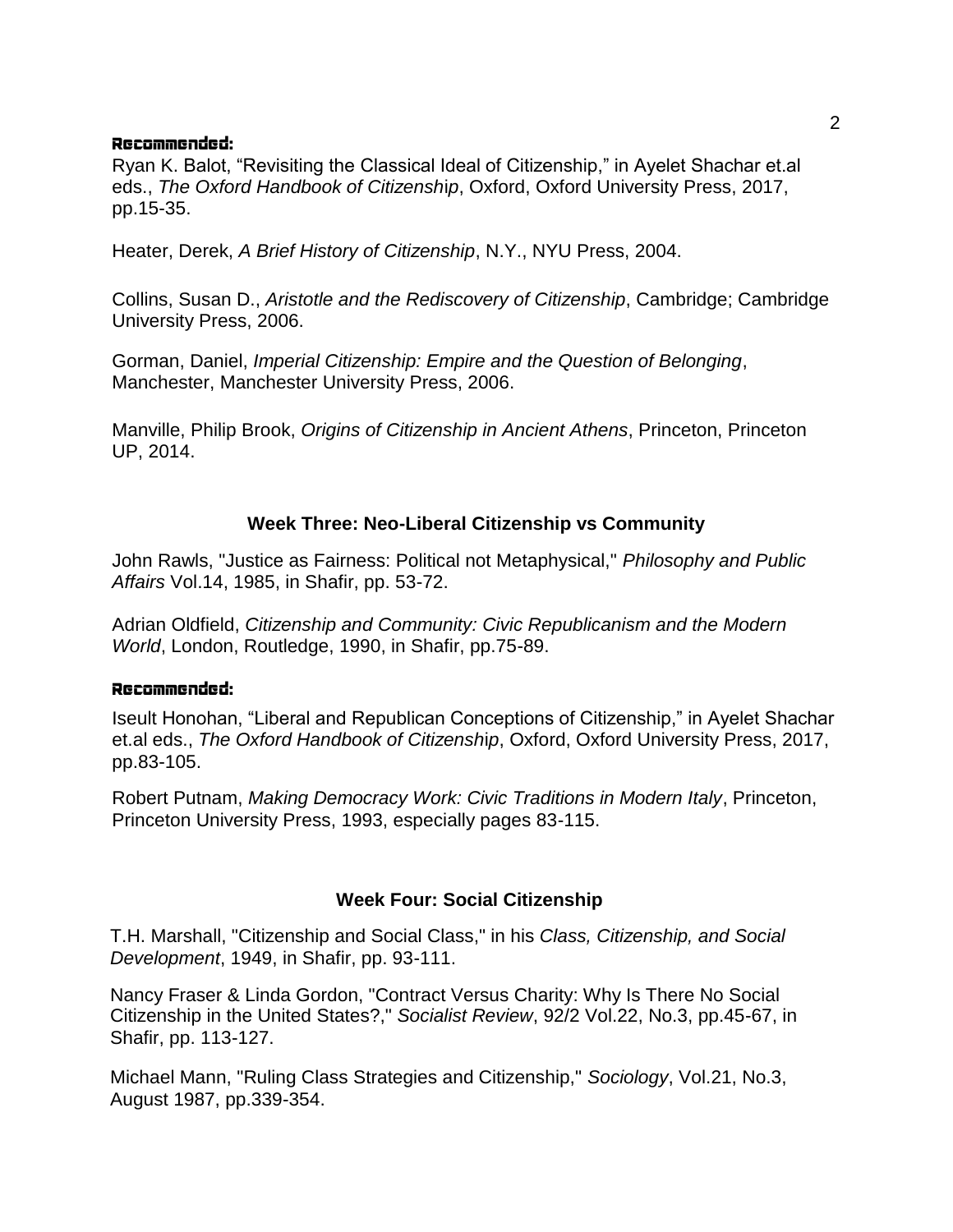Judith N. Shklar, *American Citizenship: The Quest for Inclusion*, Cambridge, Harvard University Press, 1991.

### Recommended:

Somers, Margaret R., *Genealogies of Citizenship: Markets, States, and the Right to Have Rights*, Cambridge, Cambridge University Press, 2008.

Gerhards, Jürgens & Holger Lengfeld, *European Citizenship and Social Integration*, NY., Routledge, 2015.

Schierup, Carl-Ulrik et. al., *Migration, Citizenship, and the European Welfare State: A European Dilemma*, Oxford, Oxford University Press, 2006.

Handler, Joel F, *Social Citizenship and Workfare in the United States and Western Europe: The Paradox of Inclusion*, Cambridge, Cambridge University Press, 2004.

### **Week Five: Civic and Ethnic Citizenship**

Rogers Brubaker, "Immigration, Citizenship, and the Nation-State in France and Germany: A Comparative Historical Analysis," *International Sociology*, Vol.5, No.4, December 1990, pp. 131-164 in Shafir.

Will Kymlicka, "Multicultural Citizenship and Minority Rights" in his *Multicultural Citizenship: A Liberal Theory of Minority Rights*, Oxford, Oxford University Press, pp.167-188 in Shafir.

Rogers Brubaker, "The Return of Assimilation? Changing Perspectives on Immigration and its Sequels in France, Germany, and the United States," *Ethnic and Racial Studies*, Vol. 24, No.4, July 2001, pp. 531-548.

Daniel Weinstock, "Citizenship and Cultural Diversity," in Ayelet Shachar et.al eds., *The Oxford Handbook of Citizensh*i*p*, Oxford, Oxford University Press, 2017, pp.268-289.

Christian Joppke, *Is Multiculturalism Dead? Crisis and Persistence in the Constitutional State*, Cambridge, UK, Polity Press, 2017.

#### Recommended:

Habermas, Jürgen, "Citizenship and National Identity: Some Reflections on the Future of Europe," *Praxis International*, Vol.12, No.1, April 1992, pp.1-19.

Nobles, Melissa, *Shades of Citizenship: Race and the Census in Modern Politics*, Stanford, Stanford University Press, 2000.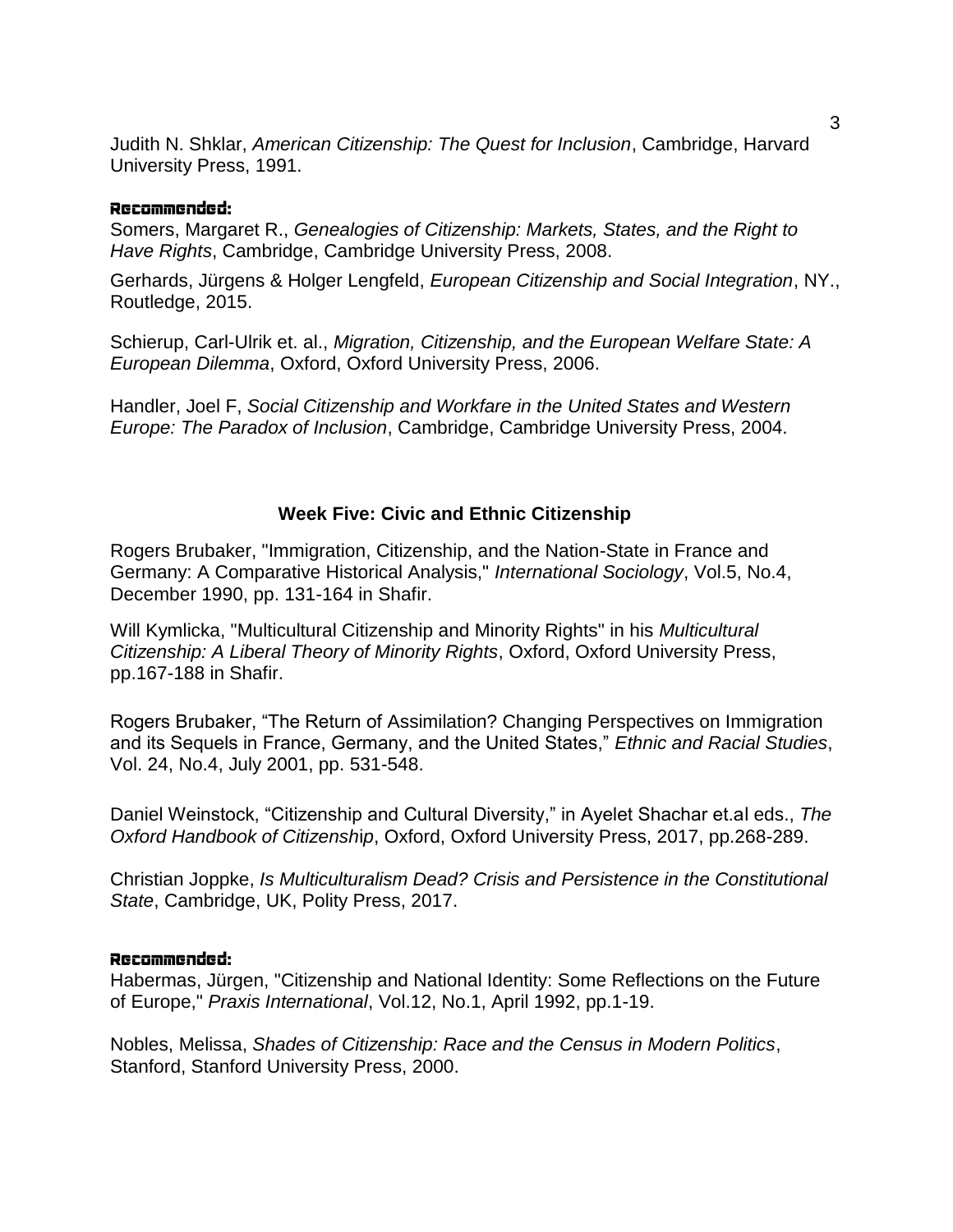Bellamy, Richard et. al. eds. *Lineages of European Citizenship: Rights, Belonging and Participation in Eleven Nation-States*, New York, Palgrave Macmillan, 2004.

John Rex, "The Political Sociology of a Multicultural Society," in Michael Dunne & Tiziano Bonazzi editors, *Citizenship and Rights in Multicultural Societies*, Keele, Keele University Press, 1995, pp.79-94.

### **Week Six: Women's Citizenship: Equal or Separate**

Kathleen B, Jones, "Citizenship in a Woman-Friendly Polity," *Signs*, Vol.15, No.4, 1990 in Shafir, pp.221-247.

Leti, Volpp, "Feminist, Sexual, and Queer Citizenship," in Ayelet Shachar et.al eds., *The Oxford Handbook of Citizensh*i*p*, Oxford, Oxford University Press, 2017, pp.153-177.

Iris M. Young, "Polity and Group Difference: A Critique of the Ideal of Universal Citizenship," *Ethics*, Vol.99, No.2, 1989, in Shafir, pp.263-290.

#### Recommended:

Nitza Berkovitch, *From Motherhood to Citizenship: Women's Rights and International Organizations*, Baltimore: John Hopkins University Press, 1999.

Susan Moller Okin, "Women, Equality and Citizenship," *Queens Quarterly*, Vol.99, No.1, Spring 1992, pp.56-71.

Ann Shola Orloff, "Gender and the Social Rights of Citizenship: The Comparative Analysis of Gender Relations and Welfare States," *ASR*, Vol.58, June 1993, pp.303- 328.

Julia S. O'Connor, Ann Shola Orloff & Sheila Shaver, *States, Markets, Families: Gender, Liberalism and Social Policy in Australia, Canada, Great Britain and the U.S.*, Cambridge, Cambridge University Press, 1999.

Nira Yuval-Davies, "The Citizenship Debate: Women, the State, and Ethnic Processes," *Feminist Review*, Vol.39, 1991, pp.58-68.

Marilyn Friedman ed., *Women and Citizenship*, Oxford, Oxford University Press, 2005.